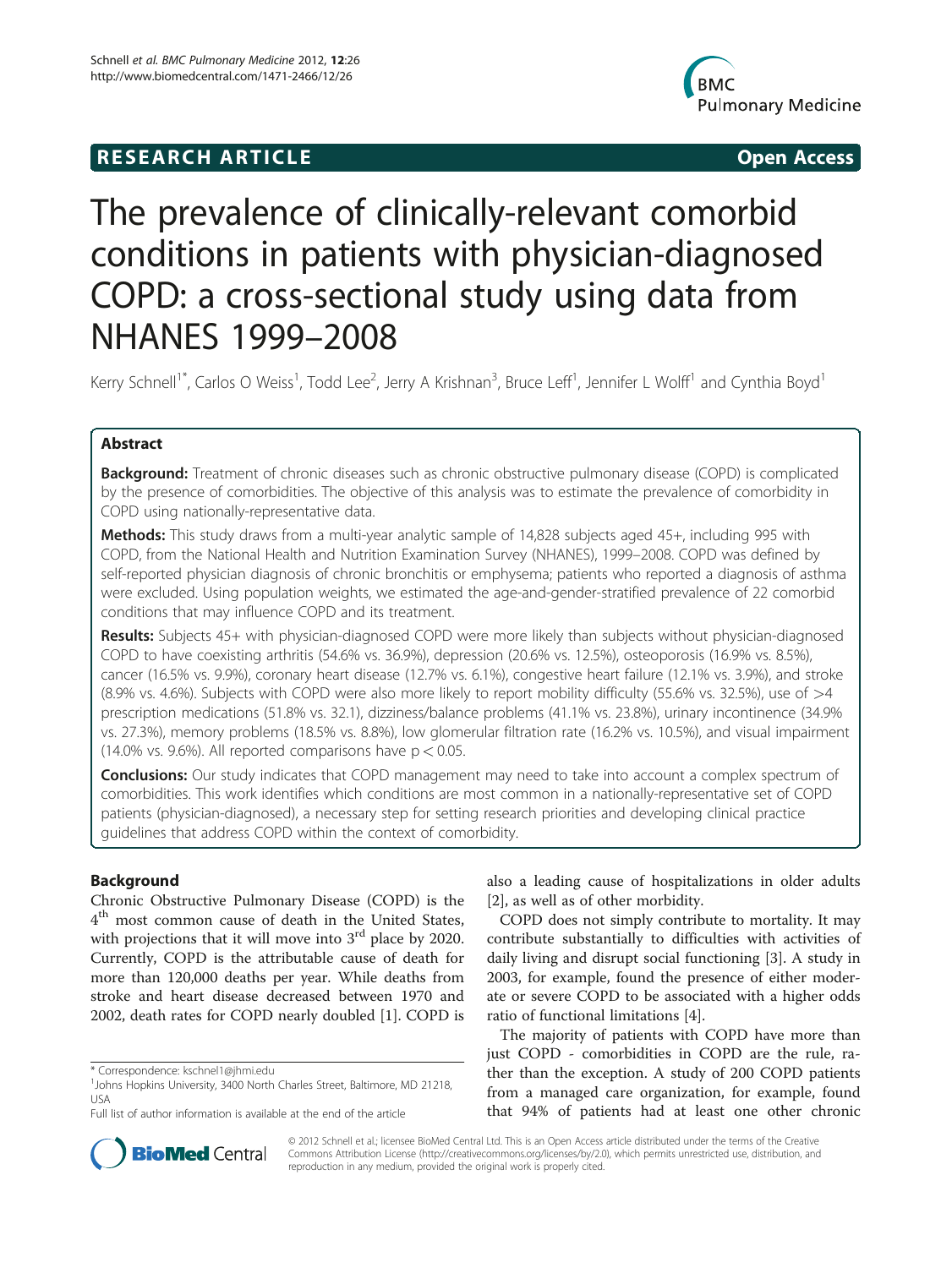medical condition [[5\]](#page-7-0). This is significant because comorbidities in COPD are associated with poorer outcomes, both for COPD and the other conditions [\[6,7](#page-7-0)]. Previous studies have shown an association between a variety of chronic conditions and COPD, including hypertension, diabetes, heart failure, coronary artery disease, and malignancy [\[6](#page-7-0)-[9\]](#page-7-0).

Previous studies on comorbidities in COPD have typically focused on selected chronic medical conditions, such as heart failure and diabetes. These studies have largely failed to look comprehensively at many other high-priority conditions, such as arthritis and obesity, and important functional limitations, like cognitive impairment and limited mobility. Functional limitations can have a significant impact on the treatment of chronic conditions, as patients may have difficulty adhering to treatment regimens [[10\]](#page-7-0). These conditions may also modify the effectiveness of COPD therapy, cause potentially dangerous therapeutic interactions, and make COPD therapies less feasible.

Despite these potential interactions and the complexities of clinical decision-making for people with COPD, little population–based data on the prevalence of comorbidities in COPD is available. To date, there have been no nationally-representative studies of the prevalence of comorbidities in COPD. Moreover, COPD clinical practice guidelines do not provide specific recommendations for older patients with multiple comorbid diseases [\[11](#page-7-0)]. Thus, in this study, we aim to describe the prevalence of clinically-relevant comorbid conditions that add to the complexity of clinical decision-making or selfmanagement of COPD in a nationally-representative population of people with physician-diagnosed COPD. We also compare these prevalence estimates to those seen in subjects without COPD, to gain a better understanding of which conditions in particular are more common in people with COPD.

## Methods

## Study population

NHANES is a nationally-representative study designed to assess the health and nutritional status of noninstitutionalized civilians in the US. Collection of information occurs through home interviews and exams in mobile centers. Study details, including operations manuals, are publicly available [[12\]](#page-7-0). To ensure adequate sample size in age and gender strata, we joined five survey waves (1999–2000, 2001–2002, 2003–2004, 2005– 2006, and 2007–2008). This created an analytic sample of 14,828 people age 45 and older, including 995 with COPD. Using the sampling weights described below, this sample represents around 100 million people, 10 million of whom have COPD. From 1999–2008, the NHANES interview response rates ranged from 78% to 84%. Of those interviewed, 75% to 80% completed the physical exam.

## Definition of conditions

COPD and comorbid disease status were ascertained largely through NHANES questions asking "has a doctor or other health professional ever told you that you have [disease]?" Physician-diagnosed COPD was defined as a positive response to either chronic bronchitis or emphysema with a negative response to current asthma. Subjects were defined as having a history of smoking if they reported having smoked >100 cigarettes total in their life.

Coronary heart disease (CHD) was defined by an affirmative response to at least one of CHD, angina, or heart attack. For diabetes (DM), subjects were able to report prediabetes (2007–2008) or borderline diabetes (1999–2008). Among those reporting either prediabetes or borderline diabetes, individuals were counted as having DM if they took insulin or a pill for diabetes, suffered from retinopathy, and for 1999–2004, if they had a lower extremity ulcer that took more than 4 weeks to heal, or had numbness or tingling in their hands or feet due to diabetes.

Glomerular filtration rate (GFR) was calculated using the Modification of Diet in Renal Disease (MDRD) equation based on serum creatinine, age, race, and gender. Low GFR was defined as an estimated GFR < 60 mm/L [[13\]](#page-7-0). Low hemoglobin was defined as  $\langle 12 \text{ g/dL} \rangle$  in women and  $<$  13 g/dL in men [\[13](#page-7-0)]. Urinary incontinence was ascertained by self-report of leaking urine at least a few times a month. Polypharmacy was defined as selfreported regular use of  $>4$  prescription medications, following a previously established cut point [[13\]](#page-7-0). Prescription dietary supplements were not counted as medications. For 1999–2000, prescription analgesics used on a chronic basis were not included in the count. Prescription analgesics were included in the drug count from 2001–2008.

Hypertension (HTN) was defined as mean systolic blood pressure ≥140 mmHg on exam, mean diastolic blood pressure  $\geq 90$  mmHg, and/or current use of an antihypertensive [\[9](#page-7-0),[14](#page-7-0)]. The mean blood pressures were calculated following NHANES protocol [[12](#page-7-0)]. If there was more than one reading, the first reading was excluded from the mean; otherwise, the sole reading was considered the "mean." Hypercholesterolemia was similarly defined by a total serum cholesterol  $>6.21$  mmol/L or current use of a hyperlipidemia drug. Depression and anxiety were defined as self-reported current use of an antidepressant or anxiolytic, respectively.

Memory problems were defined as an affirmative response or "don't know" to the question "are you limited in any way because of difficulty remembering or because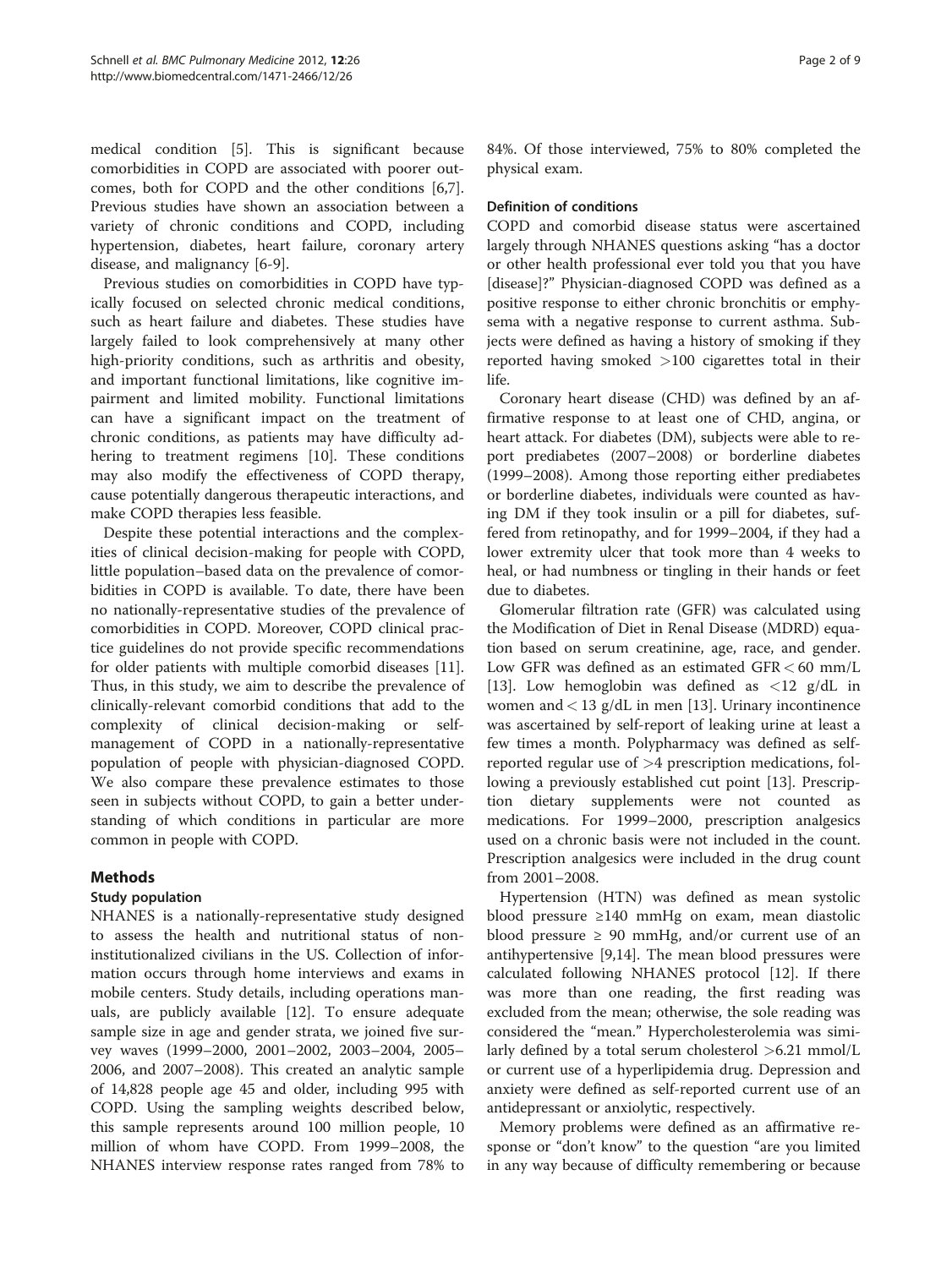you experience periods of confusion?" Mobility difficulty was considered present if the individual reported difficulty walking 0.25 miles or up to 10 steps without equipment. Visual impairment was ascertained through selfreported extreme difficulty reading newsprint or seeing up close, or, an examined visual acuity score of  $\langle 20/50 \rangle$ in the better eye. Hearing impairment was defined according to self-report of "a lot" of trouble hearing or use of a hearing aid.

Individuals who reported dizziness or imbalance lasting at least 2 weeks or for an unknown duration, or, difficulty with balance in the last year, were counted as having problems with dizziness or balance. This variable was only available from 1999–2004; we present the prevalence only for the population from 1999–2004. A history of cancer was defined by self-report of having been diagnosed with cancer, excluding non-melanoma and unknown skin cancers. Subjects were considered obese if their body mass index (BMI) was ≥30 kg/m<sup>2</sup>.

Frailty was defined according to four of the five criteria developed in the Cardiovascular Health Study [[15](#page-7-0)] and Women's Health and Aging Studies [\[16\]](#page-7-0), modified for NHANES [\[17](#page-7-0)]. Subjects from survey years 1999– 2006 were defined as "frail" if they had ≥3 of the four following characteristics: low BMI, weakness, exhaustion, and low physical activity. Low BMI was defined as a BMI  $\leq 18.5 \text{ kg/m}^2$ . Weakness was defined as a response of "some difficulty," "much difficulty," or "unable to do" when asked how difficult they find it to lift 10 pounds. Exhaustion was defined using these same responses when asked how difficult they find it to walk from one room to another on the same level. Low physical activity was defined as reporting less activity than other people of the same age. Physical activity relative to others of the same age was not assessed in 2007–2008. Therefore, subjects from 2007–2008 were considered frail if they had a low BMI and reported both weakness and exhaustion.

## Condition groupings

We grouped the conditions into three domains – diseases, clinical factors, and health status factors. As outlined in Boyd et al., the disease domain encompasses traditional chronic diseases that are considered of major importance because they are established as leading causes of death or morbidity [[13](#page-7-0)]. The clinical domain consists of physiological conditions and factors that should be weighed when prescribing therapies (e.g., polypharmacy). The health status domain was reserved for conditions that affect function and quality of life, are likely to affect a person's ability to adhere to therapy, and are often caused by several processes in older adults [[13\]](#page-7-0).

#### Analytic plan

The National Center for Health Statistics (NCHS) provides sampling weights that account for sampling strategy and survey non-response. Using methods provided by NCHS, we modified the original weights in our combined sample to maintain national representation [\[18](#page-7-0)]. We performed analyses with statistical software designed to conduct subpopulation analyses using masked variance units to estimate appropriate standard errors. We summarize baseline characteristics using means and 95% confidence intervals. Differences in these variables between subjects with and without COPD were compared using a  $\chi^2$  test.

We ran the analysis stratified by age group. The analyses were rerun in the subset of COPD subjects with a history of smoking to test the sensitivity of the COPD definition. To address multiple testing, we reported both the STATA-generated p-value and a Bonferroni-corrected significance level (α) [[19\]](#page-7-0).

All analyses were carried out in STATA version 11.1. The study protocol was approved by the Johns Hopkins University School of Medicine Institutional Review Board.

## Results

The prevalence of comorbid chronic disease among subjects with physician-diagnosed COPD was: congestive heart failure (12.1%), coronary heart disease (12.7%),hypertension (60.4%), hypercholesterolemia (47.6%), stroke (8.9%), diabetes (16.3%), osteoporosis (16.9%), arthritis (54.6%), cancer (16.5%), depression (20.6%), and anxiety (8.6%). Clinical factors potentially complicating the treatment of COPD were: dizziness or balance problems (41.1%), obesity (40.3%), urinary incontinence (34.9%), anemia (9.3%), low GFR (16.2%), use of  $>4$  prescription medications (51.8%), and frailty (9.5%). Subjects with COPD were also found to have the following "health status" factors: memory problems (18.5%), mobility difficulty (55.6%), hearing impairment (12.1%), and visual impairment (14.0%). 96.4% of subjects with COPD had at leastone comorbidity.

Table [1](#page-3-0) describes the basic demographic features of those with and without COPD. Those with COPD tended to be older and female.

Figures [1](#page-3-0), [2](#page-4-0) and [3](#page-4-0) depict the prevalence rates of conditions in the three domains (diseases, clinical factors, and health status factors) in subjects with COPD. These figures provide a visual illustration of the high prevalence of comorbidities in patients with physician-diagnosed COPD; they do not statistically compare groups. The majority of the conditions are markedly more common in the ≥65 age group than in the younger age groups. While some conditions are more common in one gender than the other (depression, CHD, osteoporosis, and hearing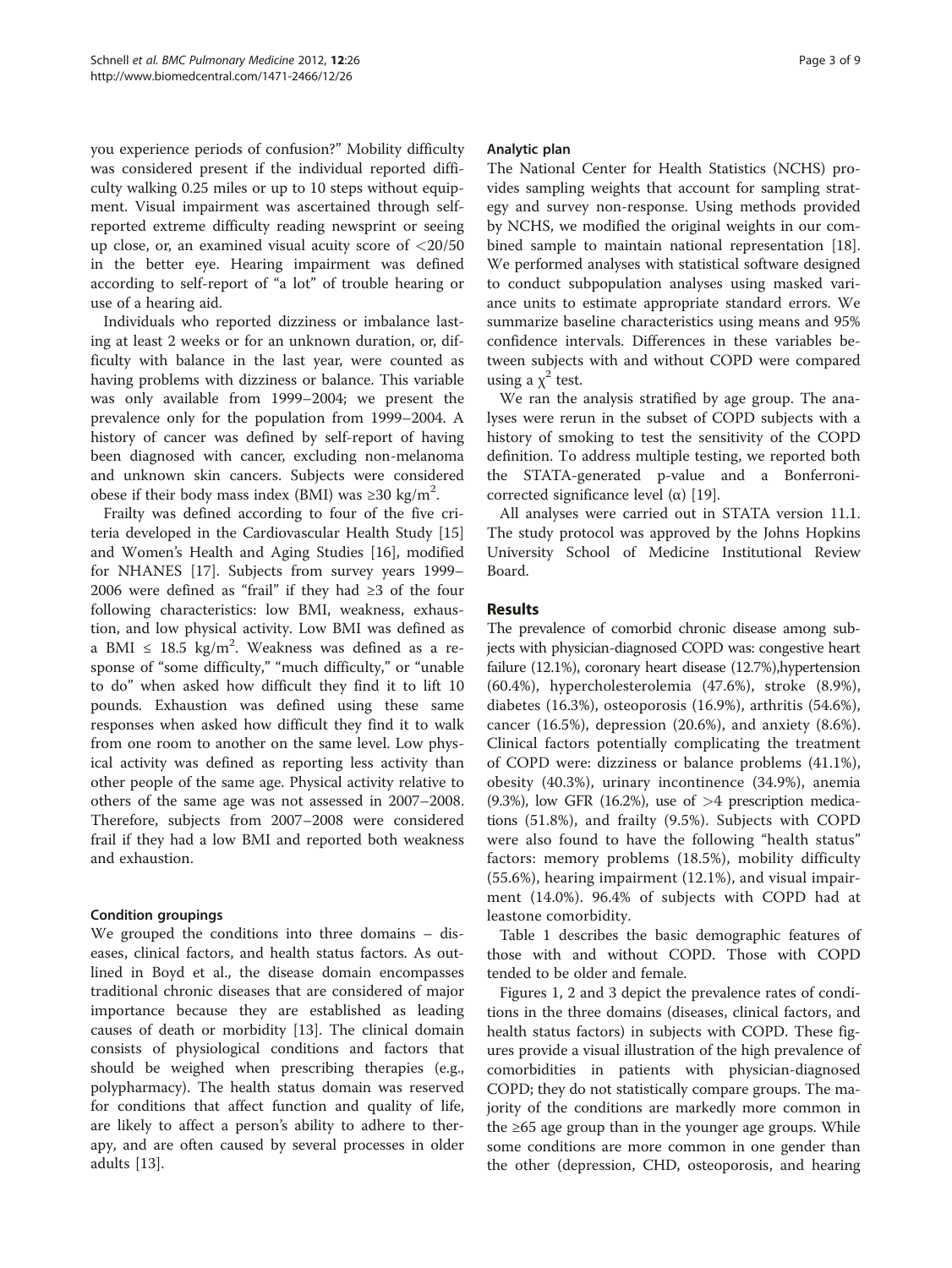<span id="page-3-0"></span>Table 1 Demographics and smoking history: adults ≥45 years, with and without physician-diagnosed COPD: NHANES 1999–2008

| Demographic Variables         | <b>Without COPD</b>   | With COPD<br>$(n = 995)^{b}$ |  |  |
|-------------------------------|-----------------------|------------------------------|--|--|
|                               | $(n = 14.828)^{a}$    |                              |  |  |
| Age, mean yr (95% CI)         | $60.0(59.6 - 60.3)$   | 62.7 (61.7–63.8)             |  |  |
| Gender                        |                       |                              |  |  |
| Male % (95% CI)               | 47.0 (46.2-47.9)      | 39.9 (36.0–44.0)             |  |  |
| Female, % (95% CI)            | 53.0 (52.1–53.8)      | 60.1 (56.0–64.0)             |  |  |
| Race                          |                       |                              |  |  |
| White, % (95% CI)             | 76.4 (73.5–79.1)      | 84.6 (81.4–87.4)             |  |  |
| Black, % (95% CI)             | $10.0$ $(8.5 - 11.8)$ | $6.8(5.1 - 8.9)$             |  |  |
| Hispanic, % (95% CI)          | $8.8(7.0 - 11.0)$     | $4.4(3.0-6.3)$               |  |  |
| <b>Smoking History</b>        |                       |                              |  |  |
| Ever smoker, % (95% CI)       | 52.1 (50.7–53.4)      | 68.9 (65.2–72.5)             |  |  |
| $> 10$ pack years, % (95% CI) | 26.8 (25.7–27.9)      | 43.0 (38.7–47.5)             |  |  |
|                               |                       |                              |  |  |

 $a$  Represents  $\sim$ 100 million noninstitutionalized US civilians.

 $<sup>b</sup>$  Represents ~10 million noninstitutionalized US civilians.</sup>

impairment), others, such as polypharmacy, obesity, dizziness or balance problems, and memory problems are equally common among the two genders. Missing bars on the graph represent conditions for which the sample size was small in a given gender and age group.

Table [2](#page-5-0) compares the prevalence rates of the conditions in subjects with COPD to those without COPD. Most of the conditions are significantly more prevalent in the subjects with COPD than in the subjects without COPD. While not shown in the table, some portion of these differences can be accounted for by differences in age and gender distribution in the COPD and non-COPD groups. While not shown here, we found little difference in the prevalence of comorbid conditions

between COPD subjects with and without a history of smoking,

Table [3](#page-6-0) compares the prevalence of conditions in subjects with COPD to those prevalence values found in previous publications. The table also notes the country of study, the sample size, and the sampling method. We found that, in most cases, the population-based prevalence of comorbid conditions is at least as high, if not higher, as the prevalence found in these less-generalizable COPD populations.

#### **Discussion**

In this paper, we describe the prevalence of clinicallyrelevant comorbid conditionsin a nationally-representative sample of people with physician-diagnosed COPD. We found that 96.4% of adults with physician-diagnosed COPD have at least one condition that may complicate the treatment of COPD. Most notably, 51.8% of people with COPD 45 and older are taking more than 4 medications (polypharmacy), 55.6% report mobility difficulty, 60.4% have hypertension, and 54.6% have arthritis.

These prevalence values are relatively consistent with those found in previous studies of comorbidities in COPD. However, there is a large range of previously reported prevalence values. For example, estimates of arthritis in COPD range from 22% [\[5](#page-7-0)] to 70% [\[23](#page-8-0)]. Neither of these studies, nor any other recent studies investigating comorbidity in COPD, have examined nationally-representative data. This both limits the applicability of these prevalence estimates and helps account for the large ranges in these estimates. In fact, several papers have cited lack of national representation or specific population bias as a weakness [\[5,8](#page-7-0)[,24](#page-8-0)]. As such, our study both confirms the high prevalence of comorbidities in patients with

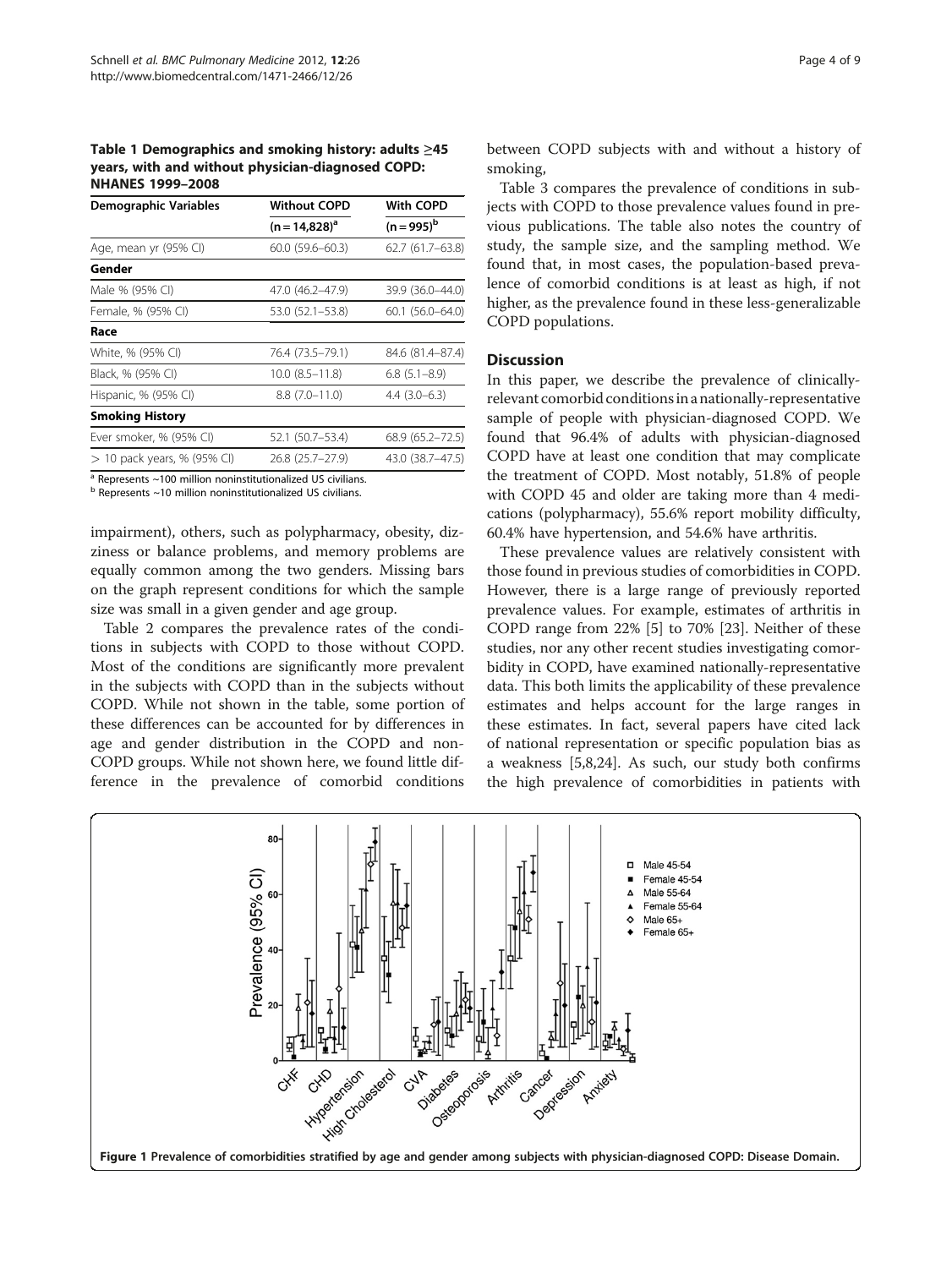<span id="page-4-0"></span>

COPD and provides specific prevalence values that are relevant on a national scale.

Another strength of our study is the range of clinically-relevant conditions assessed. While there is a lot of data on, for example, cardiovascular disease in COPD [\[8](#page-7-0)], there are few studies that look at the wide variety of medical conditions and functional limitations we have assessed. This is important partially because comorbidity has been found to be an important aspect of quality of life in COPD [[25](#page-8-0)-[27\]](#page-8-0), as well as an independent risk factor for hospitalization [[28\]](#page-8-0). In addition, comorbidities increase the risk of hospitalization and mortality in patients with COPD [\[8](#page-7-0)], and significantly increase the costs of treating COPD [\[29](#page-8-0)]. These conditions are also highly relevant for clinical decision-making and self-management.

The classification of the conditions into disease, clinical factor, and health status factor domains highlights that a wide range of conditions relevant to the clinical management of people with COPD are quite prevalent, and that these relevant conditions extend beyond traditionally-defined diseases.

Physicians must be judicious when caring for patients with COPD. The high prevalence of comorbidity and polypharmacy means physicians must be cognizant of potential adverse drug events and nonadherence. People with COPD are often complex, and, thus, we will need to improve our ability to prioritize treatment recommendations based on relative benefits and harms and patient preferences. Current guidelines, and our evidence base, do not yet adequately inform this critical clinical decision-making [\[13\]](#page-7-0).

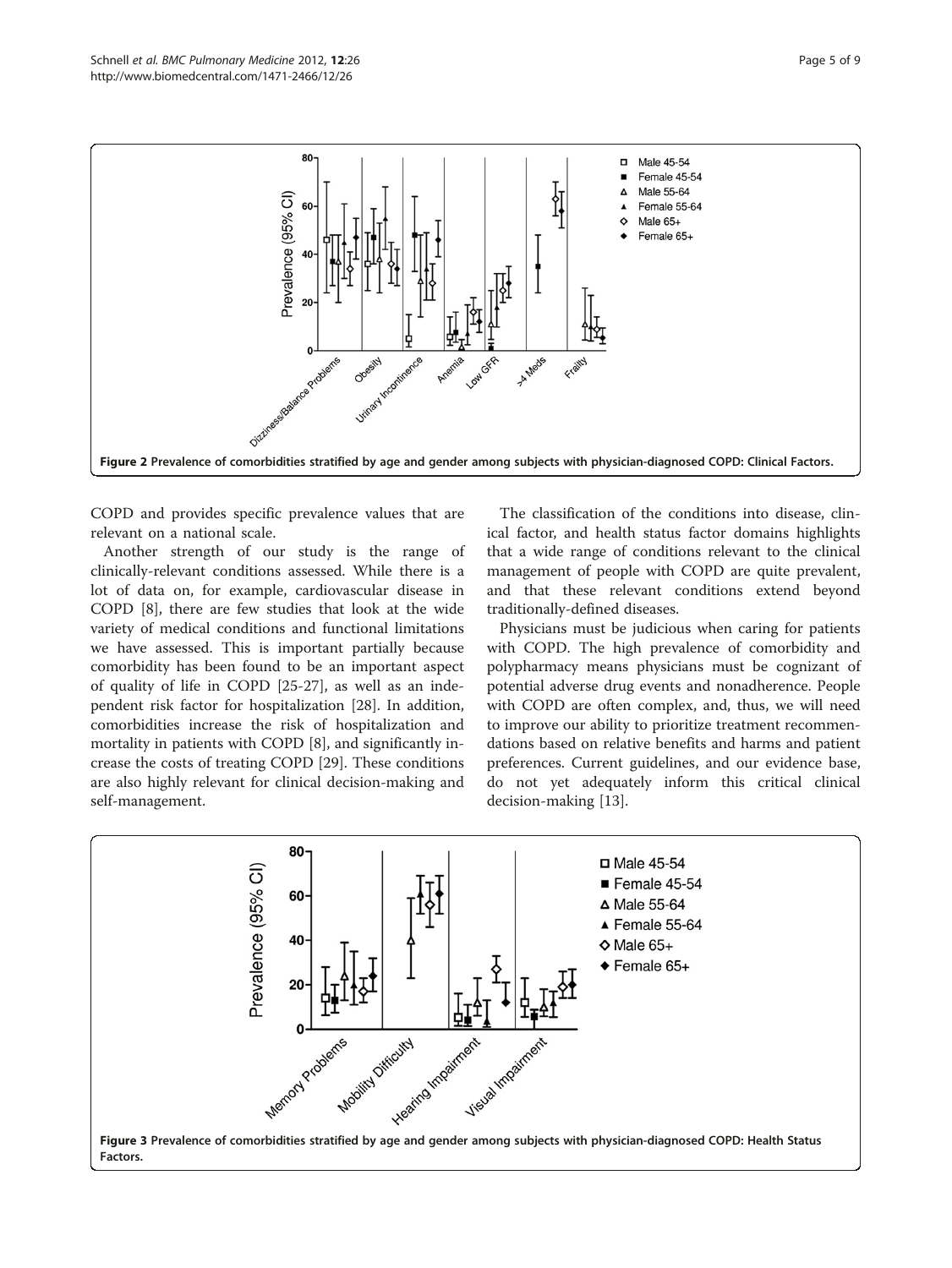<span id="page-5-0"></span>

| Table 2 Prevalence of comorbidities: adults ≥45 with and without physician-diagnosed COPD: NHANES 1999-2008 |  |  |  |
|-------------------------------------------------------------------------------------------------------------|--|--|--|
|-------------------------------------------------------------------------------------------------------------|--|--|--|

| <b>Conditions</b>                                    | <b>Without COPD</b> | With COPD           | P-<br>value <sup>c</sup> |
|------------------------------------------------------|---------------------|---------------------|--------------------------|
|                                                      | $(n = 14,828)^a$    | $(n = 995)^{b}$     |                          |
| <b>Diseases</b>                                      |                     |                     |                          |
| CHF, %, (95% CI)                                     | $3.9(3.6-4.3)$      | 12.1 (9.8-14.8)     | < .0001                  |
| CHD, %, (95% CI)                                     | $6.1$ $(5.5-6.7)$   | 12.7 (10.5-15.3)    | < .0001                  |
| HTN, %, (95% CI)                                     | 52.2 (50.7-53.7)    | $60.4(55.8 - 64.8)$ | 0.0006                   |
| High cholesterol, %, (95% CI)                        | 41.3 (39.9-42.6)    | 47.6 (43.0-52.2)    | 0.0096                   |
| CVA, %, (95% CI)                                     | $4.6(4.2 - 5.0)$    | $8.9(7.0-11.1)$     | < .0001                  |
| Diabetes, %, (95% CI)                                | $12.8(12.1-13.7)$   | 16.3 (13.3-19.8)    | 0.0184                   |
| Osteoporosis, %, (95% CI)                            | $8.5(7.8-9.2)$      | 16.9 (13.7-20.7)    | < .0001                  |
| Arthritis, %, (95% CI)                               | 36.9 (35.6-38.2)    | 54.6 (49.8-59.3)    | < .0001                  |
| Cancer, %, (95% CI)                                  | $9.9(9.3 - 10.6)$   | 16.5 (14.2-19.0)    | < .0001                  |
| Depression, %, (95% CI)                              | $12.5(11.8-13.3)$   | 20.6 (17.1-24.6)    | < .0001                  |
| Anxiety, %, (95% CI)                                 | $3.8(3.3 - 4.3)$    | $8.6(6.6 - 11.1)$   | < .0001                  |
| <b>Clinical Factors</b>                              |                     |                     |                          |
| Dizziness/Balance Problems, %, (95% CI) <sup>d</sup> | 23.8 (22.4-25.4)    | 41.1 (36.3-46.1)    | < .0001                  |
| Obesity, %, (95% CI)                                 | 33.5 (32.0-35.1)    | 40.3 (36.4-44.4)    | 0.0013                   |
| Urinary Incontinence, %, (95% CI)                    | $27.3(26.1 - 28.7)$ | 34.9 (29.6-40.5)    | 0.0048                   |
| Anemia, %, (95% CI)                                  | $6.2$ $(5.5 - 7.1)$ | $9.3(7.1 - 12.0)$   | 0.0030                   |
| Low GFR, %, (95% CI)                                 | $10.5(9.7-11.2)$    | 16.2 (13.3-19.5)    | < .0001                  |
| >4 meds, %, (95% CI)                                 | 32.1 (30.5-33.8)    | 51.8 (46.2-57.2)    | 0.0022                   |
| Frailty, %, (95% CI)                                 | $3.1 (2.7 - 3.6)$   | $9.5(7.0-12.8)$     | < .0001                  |
| <b>Health Status Factors</b>                         |                     |                     |                          |
| Memory problems, %, (95% CI)                         | $8.8(8.1 - 9.5)$    | 18.5 (14.9-22.7)    | < .0001                  |
| Mobility difficulty, %, (95% CI)                     | 32.5 (30.7-34.4)    | 55.6 (50.6-60.5)    | < .0001                  |
| Hearing impairment, %, (95% CI)                      | $8.3(7.7-8.9)$      | 12.1 (9.8-14.9)     | 0.0008                   |
| Visual impairment, %, (95% CI)                       | $9.6(9.0-10.3)$     | 14.0 (12.0-16.2)    | < .0001                  |
| <b>All Conditions</b>                                |                     |                     |                          |
| $>$ = 1 comorbid condition, %, (95% CI)              | 87.7 (86.4-88.8)    | 96.4 (94.3-97.8)    | < .0001                  |

a Represents ~100 million noninstitutionalized US civilians.

b Represents ~10 million noninstitutionalized US civilians.

<sup>c</sup> The Bonferroni-corrected significance level, <sup>α</sup>, is 0.0011. <sup>d</sup> Only assessed 1999–2004.

Clinical practice guidelines generally do not address how to treat COPD in the context of comorbid conditions [\[11\]](#page-7-0). As such, these guidelines may be of little help when dealing with the majority of COPD patients [[30,31\]](#page-8-0). For example, β-blockers, which are indicated for cardiovascular disease, may worsen lung function in some patients with COPD; some studies, however, have shown that this is not a contraindication to the initiation of β-blockers [\[32\]](#page-8-0). Conversely, bronchodilators, which are believed to be beneficial for pulmonary function, may worsen tachyarrhythmias [[9\]](#page-7-0). Guidance about these potential interactions, and the quality of evidence supporting any recommendations about them, would be very useful to clinicians. Our results can inform clinical practice guideline priority-setting processes to determine which comorbidities should be addressed in future COPD guidelines.

It is imperative that therapeutic trials be designed to reflect the *true* population of people with COPD. Many studies exclude patients with significant comorbid conditions [\[33\]](#page-8-0). Herland et al. found that only 17% of a group of COPD patients would be eligible for a "typical" clinical trial. 65.9% of COPD patients in this study were "excluded" due to significant comorbidities, including diabetes, depression, and ischemic heart disease [\[34](#page-8-0)]. These exclusions may be troublesome given the high prevalence of these diseases in people with COPD, and the potential for interactions between the diseases and their treatments. Our study highlights the need for future clinical trials to evaluate safety and effectiveness in COPD patients with multiple comorbidities.

There is evidence that treating COPD may benefit the course of comorbid conditions, and, visa-versa [[35\]](#page-8-0). For example, several observational studies have shown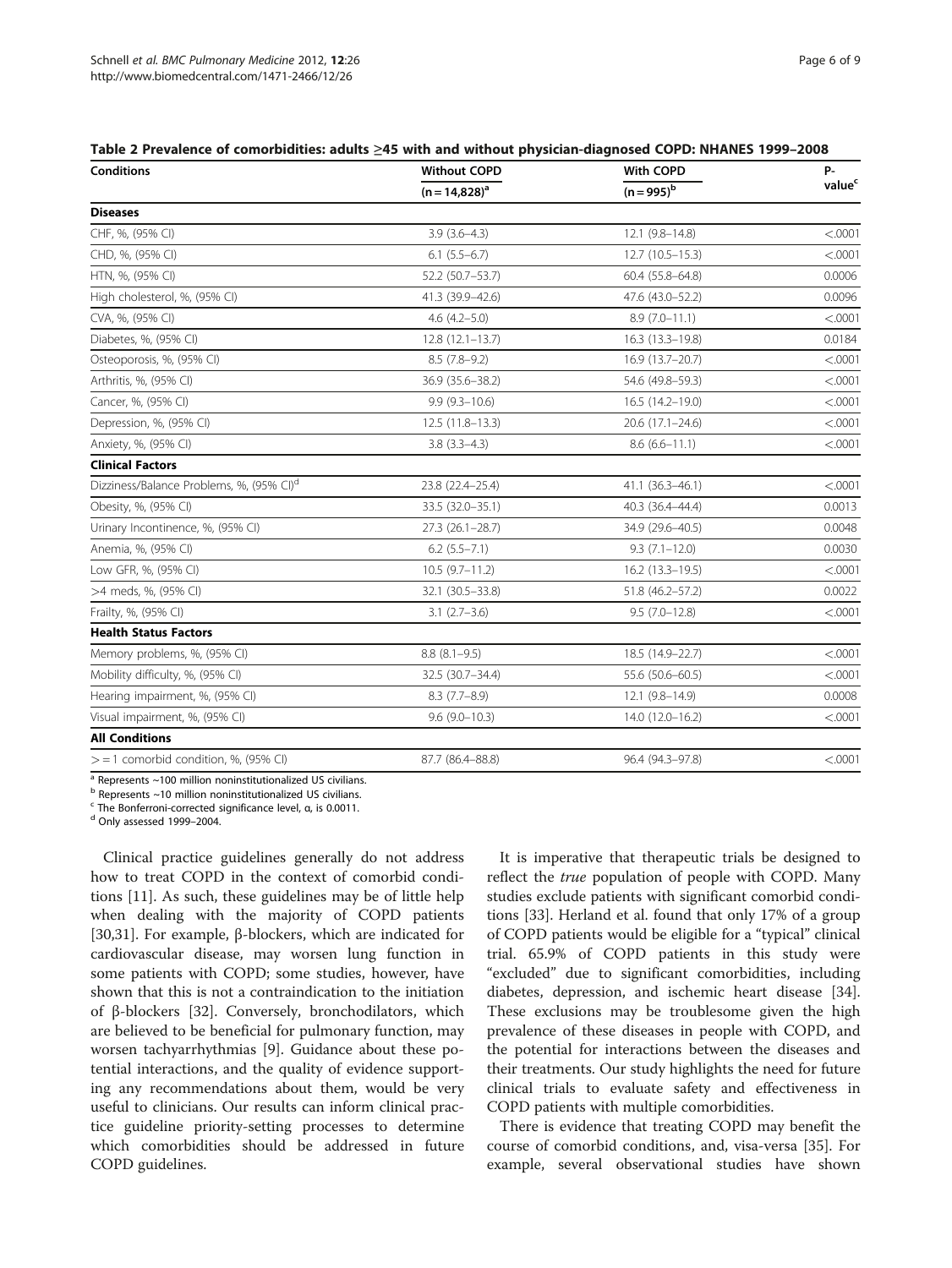| Source                      | n               | <b>Study location</b>                      | Age<br>range | Method of<br>comorbidity<br>ascertainment | (%)                      | (%) | (%)            | Arthritis HTN Diabetes Depression<br>(%) | (%) | Cancer Osteoporosis<br>(%) |
|-----------------------------|-----------------|--------------------------------------------|--------------|-------------------------------------------|--------------------------|-----|----------------|------------------------------------------|-----|----------------------------|
|                             |                 |                                            |              |                                           |                          |     |                |                                          |     |                            |
| Mapel et al.[5]             | 200             | New Mexico                                 | $30+$        | Chart abstraction 22                      |                          | 45  | 12             | 17 (w/other psych) 18                    |     |                            |
| Soriano et al. [21]         | 2699            | United Kinadom                             |              | All ages Read codes<br>from GPRD*         | 28                       |     |                | 10 (w/other psych) 4                     |     |                            |
| Sidney et al. [22]          |                 | 45966 US, Kaiser Permanente 40+<br>Members |              | ICD9 discharge<br>codes                   | $\overline{\phantom{0}}$ | 18  | $\overline{2}$ |                                          |     |                            |
| Walsh and<br>Thomashow [23] | 3000            | -US                                        |              | All ages Phone and<br>internet surveys    | 70                       | 52  | 16             | 35                                       | 4   | 32                         |
| Current Study               | $995^{\dagger}$ | US                                         | $45+$        | <b>NHANES</b>                             | 54                       | 60  | 16             | 21                                       | 16  | 17                         |

<span id="page-6-0"></span>Table 3 Comparison: the prevalence of comorbidities in subjects with COPD from previous studies

\*General Practice Research Database. Data collected from around 6 million primary care patients in the United Kingdom.

† Nationally-representative

Adapted from Chatila et al.[\[9](#page-7-0)]

Reprinted with permission of the American Thoracic Society. Copyright © American Thoracic Society.

improved outcomes in COPD patients treated with statins [[36,37\]](#page-8-0), independent of whether patients have a comorbid diagnosis of ischemic heart disease [[38](#page-8-0)]. While a randomized controlled trial has shown an improvement in exercise tolerance in COPD patients treated with statins [[39\]](#page-8-0), more prospective intervention trials are needed to look at the use of statins in COPD [\[40](#page-8-0)].

Given these potential complications of treatment and the interactions between comorbid conditions and COPD, some researchers have started to advocate for an integrated-care approach to the management of patients with COPD. Sonetti et al. in a recent review advocate for a chronic care model approach to COPD management, with an approach that includes automatic screening for common comorbidities [[41,42\]](#page-8-0). In order to truly move to such a system, however, it is necessary to have a good understanding of how best to treat COPD in the context of comorbid conditions. First steps to accomplishing this are (a) determining common "patterns" of co-existing conditions (b) including patients with comorbid conditions in clinical trials with appropriate analytic strategies to understand heterogeneity of treatment effect [\[43\]](#page-8-0) (c) evaluating current treatment regimens in patients with different patterns of comorbid conditions and (d) continuing to study possible pathophysiologic connections between COPD and comorbidities. Further research should also continue to explore the effects comorbid conditions have on outcomes (health-related and other) in COPD.

#### Limitations

As spirometry data is not available in NHANES 1999– 2006, we were not able to look at comorbidities in the context of the severity of COPD. This is significant because a recent study showed that increased respiratory impairment was associated with a higher risk of having comorbid hypertension, CVD, and diabetes [[8\]](#page-7-0).

Also due to the absence of spirometry data, we defined COPD via self-report. While this does not meet the gold standard definition for COPD (which is spirometric) [\[5](#page-7-0)], we are aware of no other applicable datasets that are nationally-representative and as comprehensive and current as NHANES 1999–2008. For example, NHANES 1988–1994 has spirometry data on a subset of participants; but, given the changing demographics of the US, it is unlikely this data is entirely representative of the current US population.

We acknowledge that the prevalence of comorbidities in physician-diagnosed COPD may be different than that in spirometrically-defined COPD; for example, patients with a higher burden of disease and lower health status may be more likely to receive a physician diagnosis of COPD. There is also likely misclassification of some subjects - subjects with spirometrically-defined COPD in the group without physician-diagnosed COPD, and subjects who reported a physician-diagnosis of COPD, but who would not meet spirometric criteria. Given the available data, and the desire to assess comorbidities in a larger sample of adults across multiple waves of NHANES, we believe physician-diagnosed COPD is a relevant outcome.

A study by Barr et al. found that self-report-based surveys are an appropriate way to study respiratory disease in healthcare professionals [\[44](#page-8-0)], and many studies of comorbidities in COPD have used self-report [[20\]](#page-7-0). We found little difference in the prevalence of comorbid conditions between COPD subjects with and without a history of smoking, which helps validate our definition of COPD. Our definitions of many of the comorbidities were similarly limited by the need to, in some cases, define conditions by self-report.

We were also limited by factors included in the NHANES data set. We would have liked to assess warfarin use in COPD patients (our sample size was too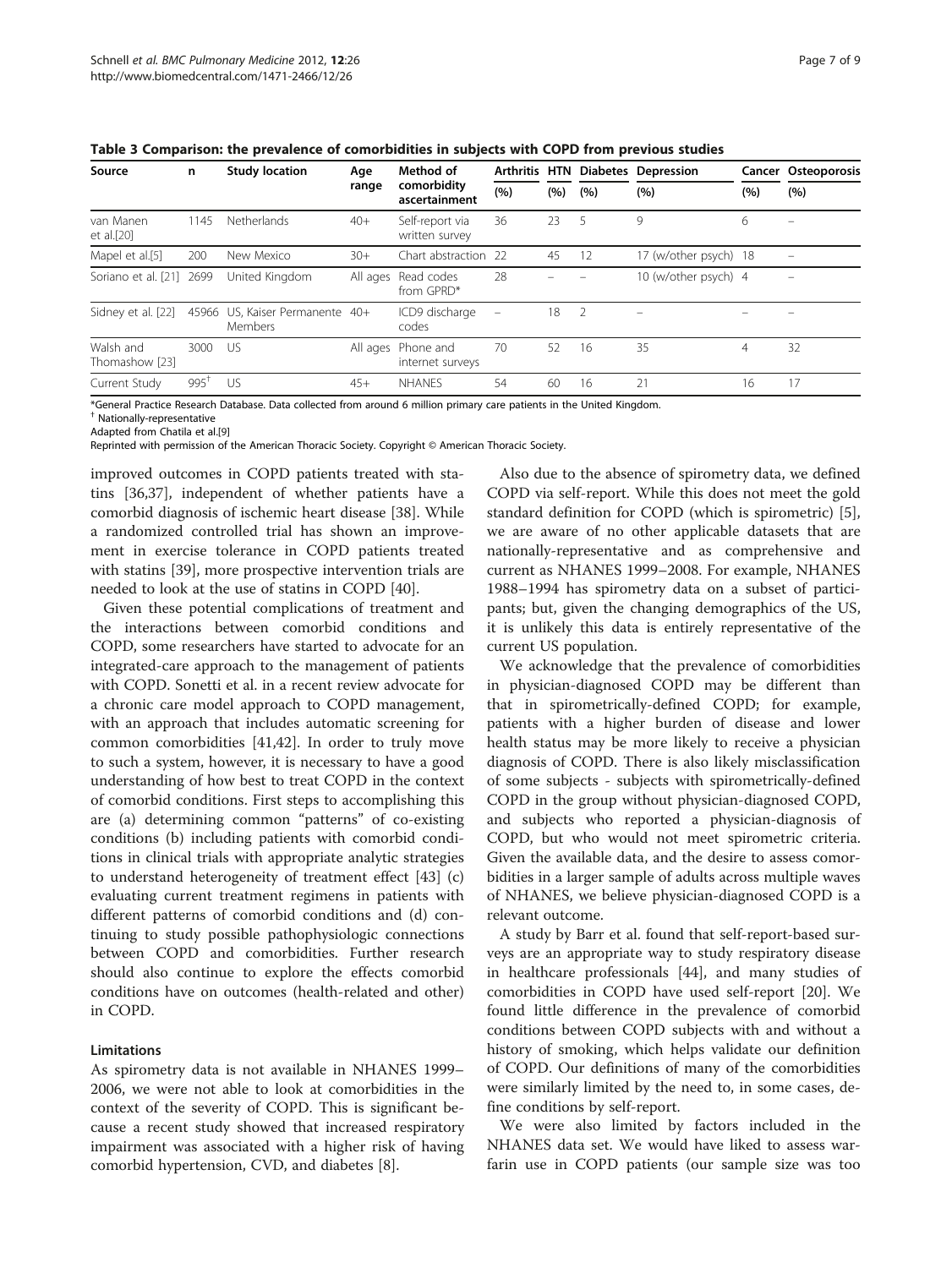<span id="page-7-0"></span>small), human immunodeficiency virus (NHANES only runs HIV tests on subjects between the ages of 18 and 49), insomnia/sleeping problems [\[27](#page-8-0)] (only assessed in NHANES 2005–2008), gastroesophageal reflux disease, pulmonary embolism, and pneumonia (these conditions were not directly assessed in NHANES).

## Conclusions

Comorbid conditions are the rule, not the exception, in patients with physician-diagnosed COPD. While 96.4% of adults 45 and older with COPD have at least one condition that may complicate the treatment of COPD, few trials or practice guidelines take these conditions into consideration. Describing the nationally-representative prevalence of comorbid conditions in patients with physician-diagnosed COPD is the first step towards developing an evidence base, and clinical practice guidelines, that better represent the true population of patients with COPD.

#### Competing interests

Dr. Bruce Leff has served on a strategic advisory board to Amedisys Inc and has consulted with Intersection LLC via a consulting agreement between Intersection LLC and Johns Hopkins Medicine. All other authors declare that they have no competing interests.

#### Acknowledgments

#### Funders

This work was funded in part by the Johns Hopkins Predoctoral Clinical Research Training Program grant number 1TL1RR-025007 from the National Center for Research Resources (NCRR), a component of the National Institutes of Health (NIH) Dr. Boyd was supported by the Johns Hopkins Bayview Center for Innovative Medicine, The Robert Wood Johnson Foundation Physician Faculty Scholars Program, and the Paul Beeson Career Development Award Program (NIA K23 AG032910, AFAR, The John A. Hartford Foundation, The Atlantic Philanthropies, The Starr Foundation and an anonymous donor). Dr. Weiss was supported by the Robert Wood Johnson Foundation Amos Medical Faculty Development Program. Dr. Wolff was supported by NIMH K01 MH082885-2. The funding bodies had no direct role in the study design; in the collection, analysis, and interpretation of data; in the writing of the manuscript; or in the decision to submit the manuscript for publication.

#### Prior Presentations

We presented an earlier version of the manuscript as a poster at the 2011 American Geriatrics Society Conference in Washington DC.

#### Author details

<sup>1</sup>Johns Hopkins University, 3400 North Charles Street, Baltimore, MD 21218, USA. <sup>2</sup>Hines VA Hospital & University of Illinois at Chicago, 5000 South 5th Ave, P.O. Box 5000, Hines, IL 60141, USA. <sup>3</sup>University of Illinois Hospital & Health Sciences System, Medical Center Administration Building, 914 South Wood Street, MC 973, Chicago, IL 60612, USA.

#### Authors' contributions

KS carried out the initial literature search, contributed to conception and design, completed the data analysis and interpretation of data, and drafted and edited the manuscript. COW provided many of the condition definitions, contributed to the statistical analysis and interpretation of data, and revised the manuscript critically for important intellectual content. TL and JAK provided initial conceptual guidance, contributed to the study design, and revised it critically for important intellectual content. BL and JLW helped with initial conceptual guidance, aided in condition definitions, and revised it critically for important intellectual content. CB helped guide the initial

#### Received: 29 September 2011 Accepted: 13 June 2012 Published: 13 June 2012

#### References

- 1. Jemal A, Ward E, Hao Y, Thun M: Trends in the leading causes of death in the United States, 1970–2002. JAMA 2005, 294(10):1255–1259.
- 2. Mannino DM: COPD: epidemiology, prevalence, morbidity and mortality, and disease heterogeneity. Chest 2002, 121(5 Suppl):121S–126S.
- 3. Anecchino C, Rossi E, Fanizza C, De Rosa M, Tognoni G, Romero M, working group ARNO project: Prevalence of chronic obstructive pulmonary disease and pattern of comorbidities in a general population. Int J Chron Obstruct Pulmon Dis 2007, 2(4):567–574.
- 4. Mannino DM, Ford ES, Redd SC: Obstructive and restrictive lung disease and functional limitation: data from the Third National Health and Nutrition Examination. J Intern Med 2003, 254(6):540–547.
- 5. Mapel DW, Hurley JS, Frost FJ, Petersen HV, Picchi MA, Coultas DB: Health care utilization in chronic obstructive pulmonary disease. A case–control study in a health maintenance organization. Arch Intern Med 2000, 160 (17):2653–2658.
- 6. Holguin F, Folch E, Redd SC, Mannino DM: Comorbidity and mortality in COPD-related hospitalizations in the United States, 1979 to 2001. Chest 2005, 128(4):2005–2011.
- 7. Patil SP, Krishnan JA, Lechtzin N, Diette GB: In-hospital mortality following acute exacerbations of chronic obstructive pulmonary disease. Arch Intern Med 2003, 163(10):1180-1186.
- 8. Mannino DM, Thorn D, Swensen A, Holguin F: Prevalence and outcomes of diabetes, hypertension and cardiovascular disease in COPD. Eur Respir J 2008, 32(4):962–969.
- 9. Chatila WM, Thomashow BM, Minai OA, Criner GJ, Make BJ: Comorbidities in chronic obstructive pulmonary disease. Proc Am Thorac Soc 2008, 5 (4):549–555.
- 10. Gray SL, Mahoney JE, Blough DK: Medication adherence in elderly patients receiving home health services following hospital discharge. Ann Pharmacother 2001, 35(5):539–545.
- 11. Boyd CM, Darer J, Boult C, Fried LP, Boult L, Wu AW: Clinical practice guidelines and quality of care for older patients with multiple comorbid diseases: implications for pay for performance. JAMA 2005, 294(6):716–724.
- 12. Centers for Disease Control and Prevention (CDC): National Center for Health Statistics (NCHS).: National Health and Nutrition Examination Survey. In Edited by. Hyattsville, MD: U.S. Department of Health and Human Services, Centers for Disease Control and Prevention; :1999–2008.
- Boyd CM, Leff B, Wolff J, Yu Q, Zhou J, Rand C, Weiss C: Informing Clinical Practice Guideline Development and Implementation: Prevalence of Coexisting Conditions Among Adults with Heart Disease. Journal of the American Geriatrics Society 2011, 59:797–805.
- 14. Cerner Multum Inc: Multum Lexicon Drug Database.,
- 15. Fried LP, Tangen CM, Walston J, Newman AB, Hirsch C, Gottdiener J, Seeman T, Tracy R, Kop WJ, Burke G, McBurnie MA: Cardiovascular Health Study Collaborative Research Group: Frailty in older adults: evidence for a phenotype. J Gerontol A Biol Sci Med Sci 2001, 56(3):M146–M156.
- 16. Bandeen-Roche K, Xue QL, Ferrucci L, Walston J, Guralnik JM, Chaves P, Zeger SL, Fried LP: Phenotype of frailty: characterization in the women's health and aging studies. J Gerontol A Biol Sci Med Sci 2006, 61(3):262-266.
- 17. Wilhelm-Leen ER, Hall YN, Tamura MK, Chertow GM: Frailty and chronic kidney disease: the Third National Health and Nutrition Evaluation Survey. Am J Med 2009, 122(7):664-671. e2.
- 18. Centers for Disease Control and Prevention (CDC): National Center for Health Statistics (NCHS).: National Health and Nutrition Examination Survey Analytic and Reporting Guidelines. In Edited by. Hyattsville, MD: U.S. Department of Health and Human Services, Centers for Disease Control and Prevention; 2006.
- 19. Dunn OJ: Multiple Comparisons Among Means. Journal of the American Statistical Association 1961, 56:52-64.
- 20. van Manen JG, Bindels PJ, IJzermans CJ, van der Zee JS, Bottema BJ, Schade E: Prevalence of comorbidity in patients with a chronic airway